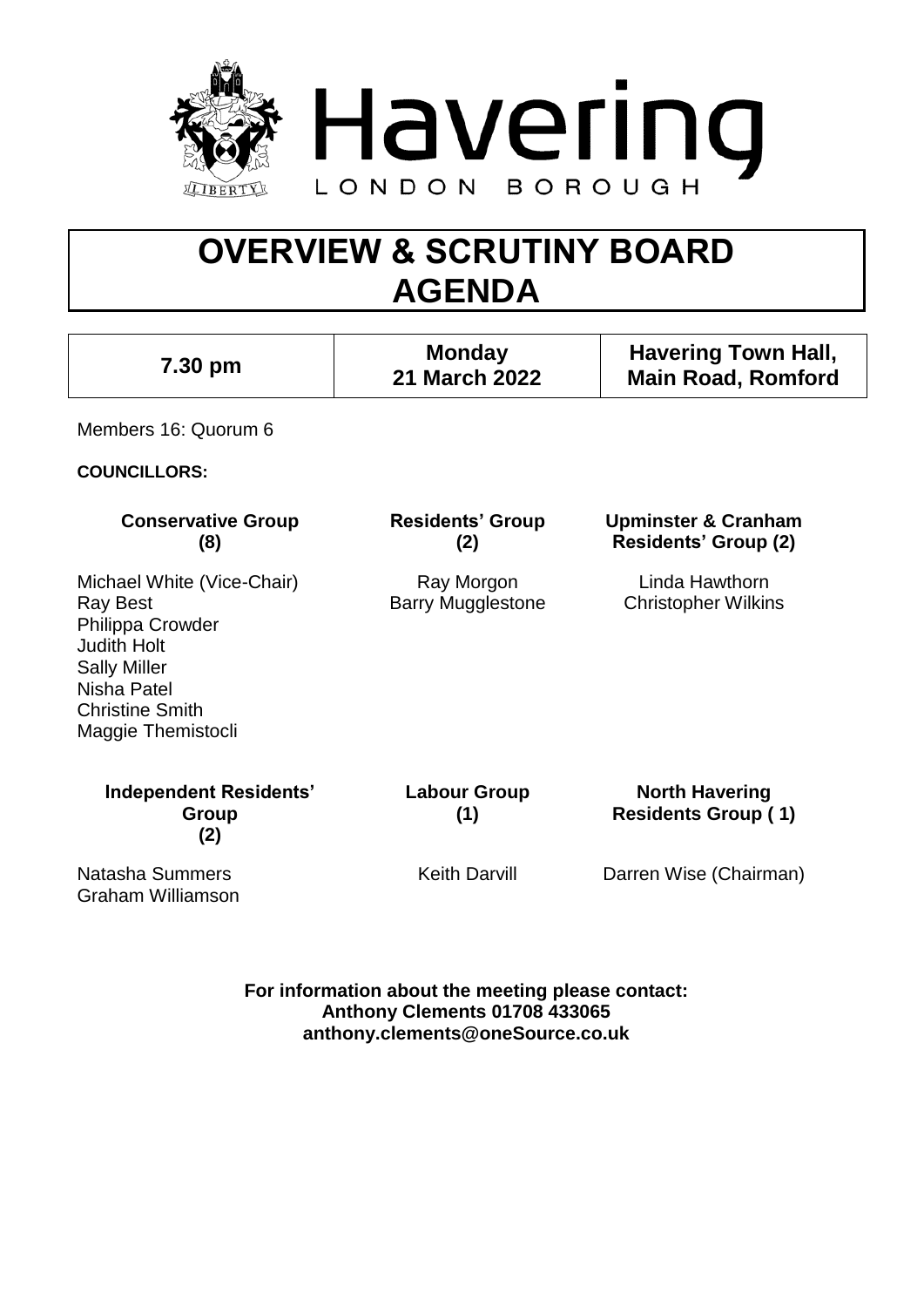#### **Protocol for members of the public wishing to report on meetings of the London Borough of Havering**

Members of the public are entitled to report on meetings of Council, Committees and Cabinet, except in circumstances where the public have been excluded as permitted by law.

Reporting means:-

- filming, photographing or making an audio recording of the proceedings of the meeting;
- using any other means for enabling persons not present to see or hear proceedings at a meeting as it takes place or later; or
- reporting or providing commentary on proceedings at a meeting, orally or in writing, so that the report or commentary is available as the meeting takes place or later if the person is not present.

Anyone present at a meeting as it takes place is not permitted to carry out an oral commentary or report. This is to prevent the business of the meeting being disrupted.

Anyone attending a meeting is asked to advise Democratic Services staff on 01708 433076 that they wish to report on the meeting and how they wish to do so. This is to enable employees to guide anyone choosing to report on proceedings to an appropriate place from which to be able to report effectively.

Members of the public are asked to remain seated throughout the meeting as standing up and walking around could distract from the business in hand.

#### **OVERVIEW AND SCRUTINY BOARD**

Under the Localism Act 2011 (s. 9F) each local authority is required by law to establish an overview and scrutiny function to support and scrutinise the Council's executive arrangements.

The Overview and Scrutiny Board acts as a vehicle by which the effectiveness of scrutiny is monitored and where work undertaken by themed sub-committees can be coordinated to avoid duplication and to ensure that areas of priority are being reviewed. The Board also scrutinises general management matters relating to the Council and further details are given in the terms of reference below. The Overview and Scrutiny Board has oversight of performance information submitted to the Council's executive and also leads on scrutiny of the Council budget and associated information. All requisitions or 'call-ins' of executive decisions are dealt with by the Board. The Board is politically balanced and includes among its membership the Chairmen of the six themed Overview and Scrutiny Sub-Committees.

#### **Terms of Reference:**

The areas scrutinised by the Board are:

- Strategy and commissioning
- Partnerships with Business
- Customer access
- E-government and ICT
- Finance (although each committee is responsible for budget processes that affect its area of oversight)
- Human resources
- Asset Management
- Property resources
- Facilities Management
- **Communications**
- Democratic Services
- Social inclusion
- Councillor Call for Action
- $\bullet$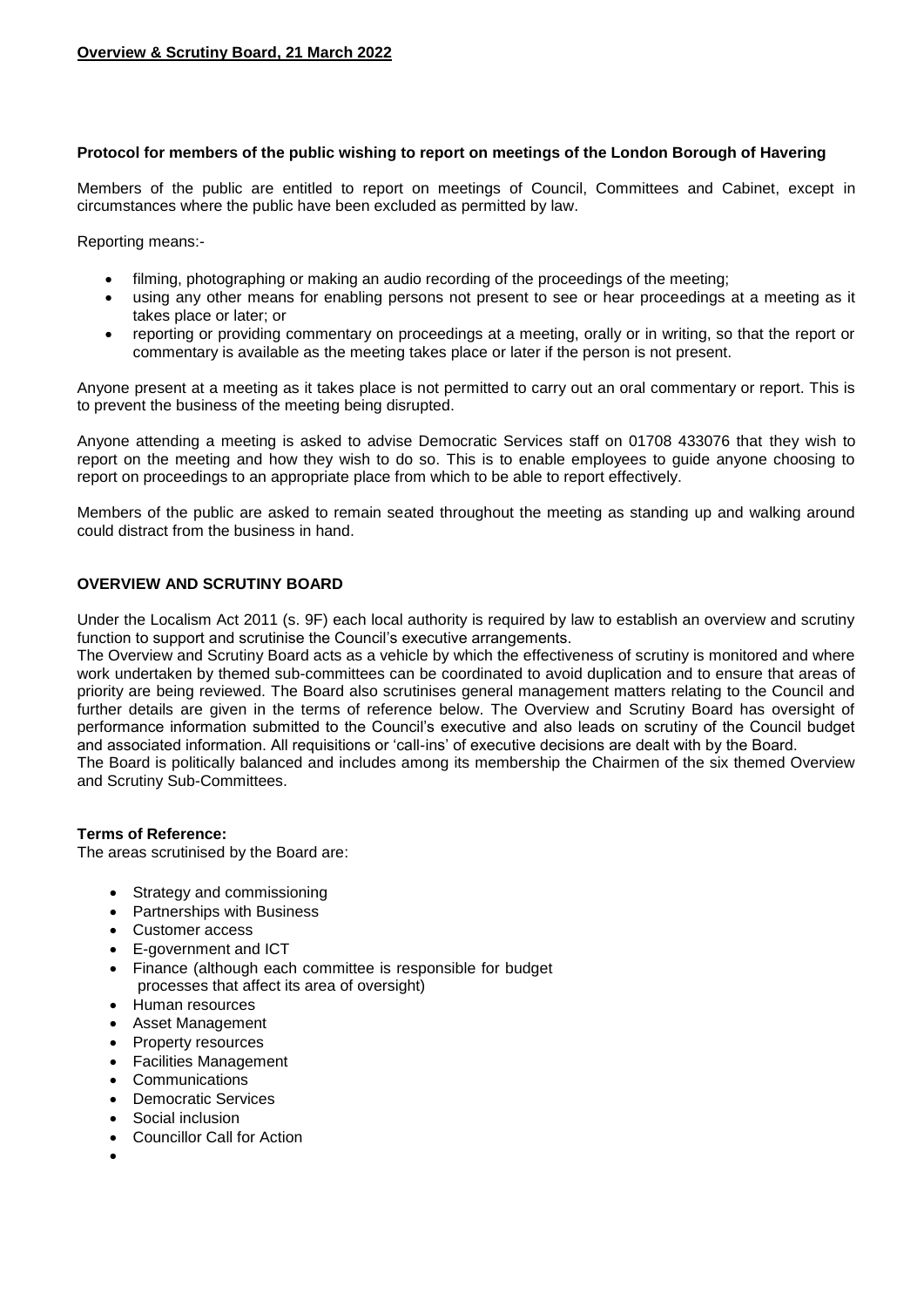

#### **DECLARING INTERESTS FLOWCHART - QUESTIONS TO ASK YOURSELF**